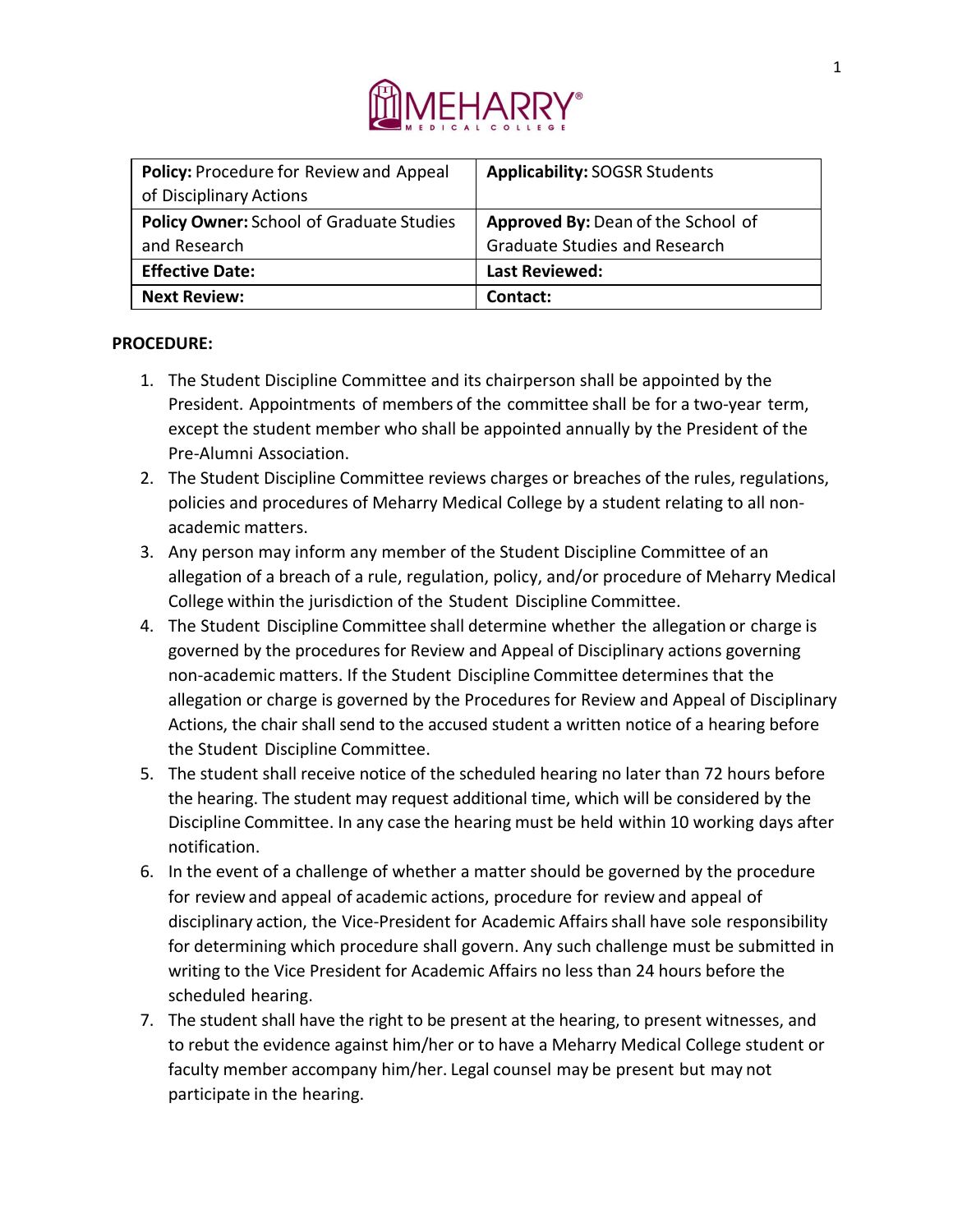

| Policy: Procedure for Review and Appeal<br>of Disciplinary Actions | <b>Applicability: SOGSR Students</b>                                       |
|--------------------------------------------------------------------|----------------------------------------------------------------------------|
| <b>Policy Owner: School of Graduate Studies</b><br>and Research    | Approved By: Dean of the School of<br><b>Graduate Studies and Research</b> |
| <b>Effective Date:</b>                                             | <b>Last Reviewed:</b>                                                      |
| <b>Next Review:</b>                                                | Contact:                                                                   |

- 8. The hearing will be an informal one, not governed by technical rules of evidence as employed in a court of law, but the Student Discipline Committee may accept any information it deems pertinent to the charges made.
- 9. The Student Discipline Committee shall render its decision based upon the evidence presented at the hearing.
- 10. The standard for determining whether the student has breached a rule, regulation, policy or procedure and is therefore subject to a disciplinary action shall be whether there is a preponderance of the evidence to support the Committee's decision. The burden of proof shall be upon the College.
- 11. The Student Discipline Committee shall maintain a record of the hearing pending final determination of the charges against the student.
- 12. The Student Discipline Committee shall notify the student of its decision in writing by certified or registered mail at the address as maintained in the Office of Admissions and Records, within fifteen days.
- 13. A student may appeal the decision, on the grounds as set forth in the following paragraph, by writing a letter of appeal to the President or Dean no later than 72 hours from receipt of the decision of the Student Discipline Committee.
- 14. The President or his designee reviews the decision of the Student Discipline Committee, and notifies the student by certified or registered mail at the student's address as recorded by the Office of Admissions and Records. The President shall also inform the Dean of the student's school and the Office of Admission and Records.
- 15. At his discretion, the President may request that the student and/or the Student Discipline Committee provide additional information prior to issuing a final decision.
- 16. The decision of the President or his designee is final. The student shall be notified of the President's decision in writing no later than fifteen days from the receipt of the student's appeal.
- 17. The student shall be allowed to continue in the academic program during the proceedings unless circumstances exist that poses a threat to himself/herself or others.
- 18. Breach of rules, regulations, policies and procedures governed by the disciplinary procedure shall include but are not limited to:
	- a. furnishing false information to the College with the intent to deceive;